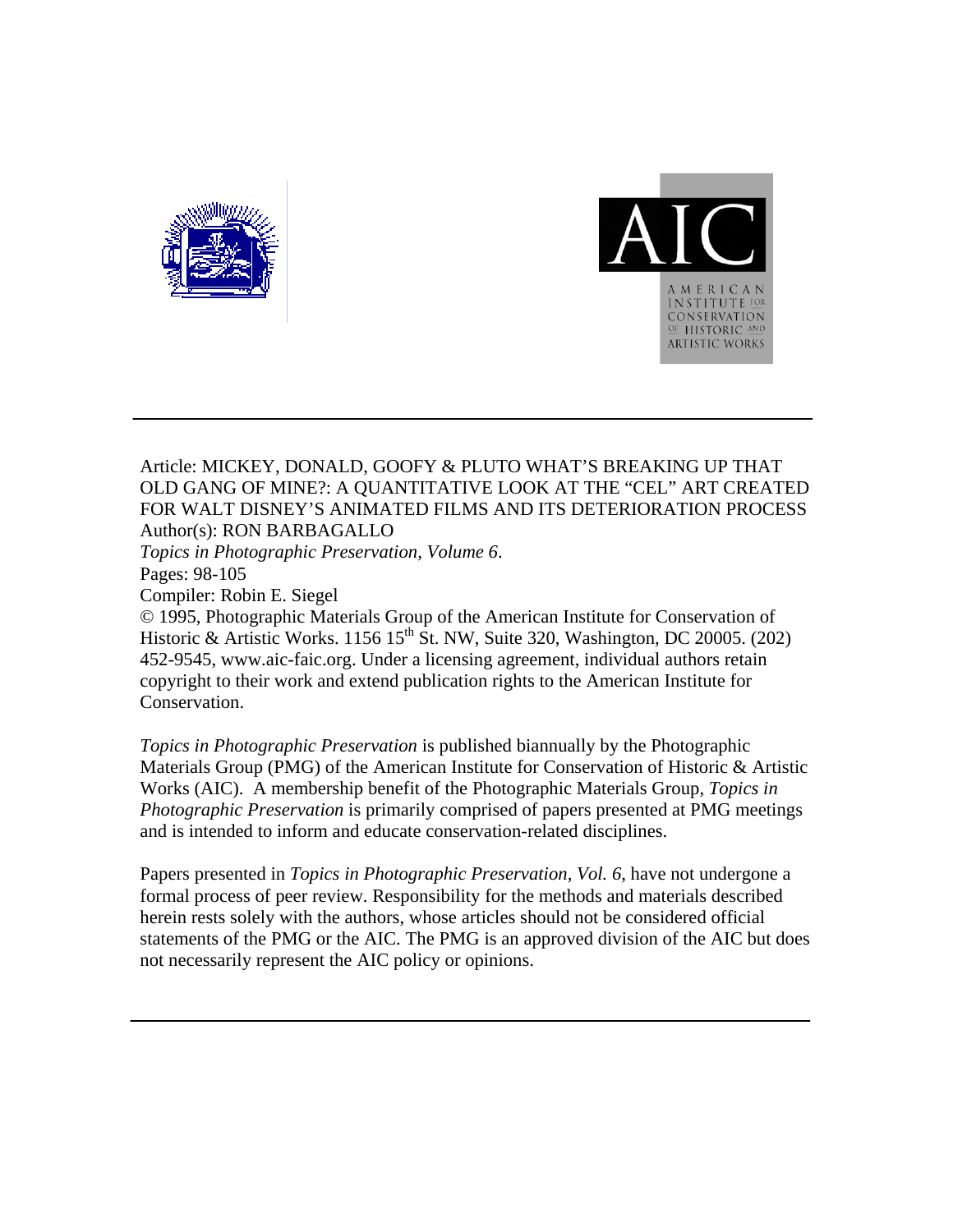# **MICKEY, DONALD, GOOFY** & **PLUTO WHAT'S BREAKING UP THAT OLD GANG OF MINE?**

# A QUANTITATIVE LOOK AT THE "CEL" ART CREATED FOR WALT DISNEY'S ANIMATED FILMS AND ITS DETERIORATION PROCESS

#### RON BARRAGALLO

#### FORWARD

This writing reflects some of the work my company "Animation Art Conservation" has uncovered caring for these "cel" paintings over the past seven years. I concentrate, as my work frequently does, on the feature films. When asked to write this paper I knew there would be difficulties. Most art conservation involves the care of artwork that is in the public domain; animation "cel" art is not and as such presents some problems. Even with the proprietary reasons aside, records were not always kept and many answers are still unknown. Often my work reminds me of a jigsaw puzzle with many pieces still left to be fit into place. With that in mind, offered is an introduction into the origins, processes and conservation of Walt Disney "cel" art.

An-i-ma-tion Cel (An's ma'shan Sel), n., 1. a line drawing on the face of a registered sheet of cellulose acetate which has been flatly colored on the reverse side with paint; cel art is used to create sequential images which are photographed against watercolor backgrounds to give the illusion of movement in animated films.

# THE BIRTH OF CEL ART

In 1906, J. Stuart Blackton filmed a series of chalk drawings on a blackboard and called his work "Humorous Phases of Funny Faces." Emile Cohl followed in 1908 and created a series of drawings with white pencil on black paper for use in his film "Drame Chez Les Fantoches." In April of 1911, Winsor McCay, an American Cartoonist, debuted "Little Nemo," a work which involved four thousand pencil drawings on paper and took over 4 years to finish.

A system for producing animation artwork had started to develop by the time McCay premiered "Gertie the Dinosaur" in Chicago on February 23rd, 1914. Drawings were done with india ink on rice paper which was translucent enough for tracing. Progressive stages of character animation were drawn with pencil and inked onto blank sheets. Afterwards, simplistic outlined backgrounds were carefully copied by hand onto each sheet used in the sequence.

John Randolph Bray, a New York City newspaper cartoonist turned his hand towards animation in the early 1910's and through a series of patented improvements helped bring about the development of "cel" art. Released in 1913, "Colonel Heeza Liar in Africa," was Bray's second film and is generally considered the first commercial cartoon. It not only established the cartoon series but also made use of preprinted backgrounds on sheets of translucent paper with specific sections blanked out for character animation. An animator could overlay an additional sheet to draw in whatever actions the scene needed. Both sheets were composited by back lighting them together as they were photographed. This advancement in animation art production would remove character animation from the scenic background and onto a separate sheet.

Bray's next contribution was brought to be patented in July of 1914 and was approved on November 9th, 1915. It involved the use of gray toned paints which were applied to the reverse side of the translucent paper drawings. The addition of a gray scale gave the characters dimension and added a sense of local color to the film. Today, animation production still utilizes this method of tones and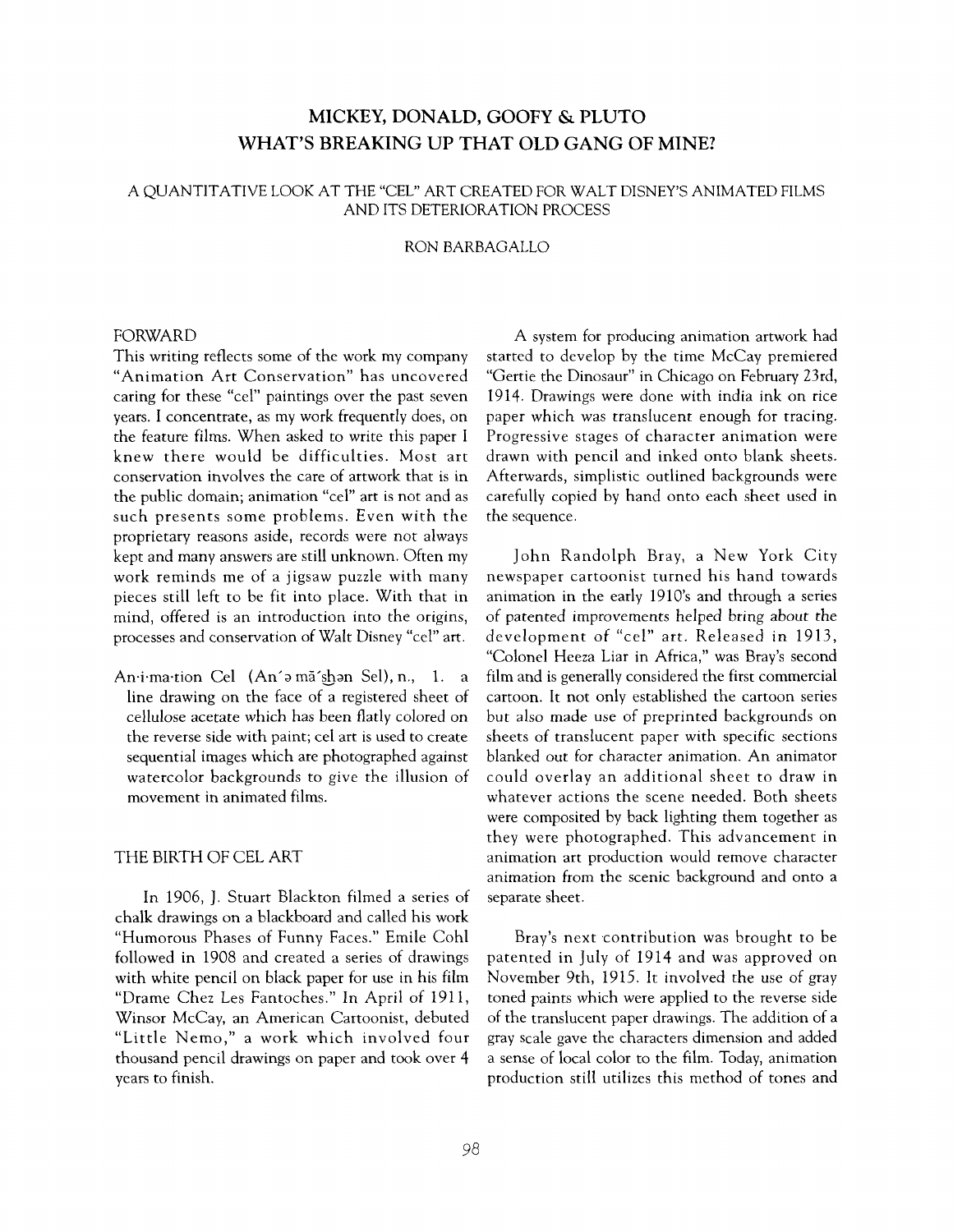values. While its origins are here in black and white, the use of a gray scale as a local color became the basis of the color theory used at the Walt Disney Studio.

On December 19th, 1914 Animation Cel Art was born when Earl Hurd, another former newspaper cartoonist turned animator, took these advancements one very crucial step further when he submitted his patent application which read ''I believe I am the first to employ a transparent sheet or a plurality of transparent sheets in conjunction with a background which is photographed there through upon the negative film." With this development, character animation had now become paintings on clear sheets of cellulose acetate. Simple line drawing backgrounds would now evolve into large detailed watercolor paintings upon which characters could now move freely about.

Bray and Hurd united later in 1914 and formed the "Bray - Hurd Processing Company." Their patented innovations, developed to save time and money, also led to the creation of the "Animation Cel." Every animation studio producing cartoon shorts by using hand painted art on cellulose acetate paid them a royalty. Their approach was used for decades and later became the foundation for the production of Walt Disney Cel Art.

# THE ROLE OF CEL ART IN THE ANIMATION PROCESS

After the story for an animated film is established by a Director and Writer, various artists are brought in to assist the writing team in visualizing their text. "Inspirational sketches," "story sketches" and "scenic layout" are roughed out and presented at "Storyboard" meetings to be approved or discarded. An "Art Director" is chosen to establish a visual style for the project. At this point, "Character Model Artists" are brought in to design the look of the characters. Articulated three dimensional sculptures called "Maquettes" and pencil drawings later composited onto photostatic paper called "Model Sheets" serve as character studies displaying various expressions and poses. A vocal track is recorded and accurately timed out so the animators can match the dialogue spoken with the drawings they are about to make.

"Key Animators" start by creating drawings on registered bond paper establishing the character in the main action poses required by the scene. After the "Key" drawings are completed, an assistant animator called an "In-Betweener" will connect these "Extreme" drawings by finishing the missing sections of pencil animation. A "Clean Up" artist further refines the lines of these drawings and writes detailed instructions on the paper to be used by the "Inkers" and "Opaquers" as a guide for creating "cel" art. Backgrounds are conceived as pencil layouts and later realized as detailed watercolor paintings.

A "Paint Chemist" has mixed a specialized paint medium which will adhere to clear uncoated cellulose acetate sheets, the most common surface used for the execution of this artwork. A "Colorist" has worked along side the "Art Director" to create thousands of premixed shades of color which will be used like a paint by number palette by the "Inkers" and "Opaquers."

"Inkers" have the responsibility of tracing the lines of finished animation drawings onto the face of a sheet of cellulose acetate with the use of a "Crow Quill" pen. Once a "cel" drawing is traced and the paint is dry, the sheet is turned over. Then an "Opaquer" paints in each section of the figure one color at a time. Great care is taken to stay within the lines. When dry, these "Cel" drawings paintings are registered in succession to painted backgrounds and photographed by a "Camera Operator" on an "Animation Camera Stand" at a predetermined number of frames per "Cel."

Once principal photography is completed, their role in the motion picture process is over. "Cel" art was often washed clean for reuse, discarded, taken home by employees, given as gifts or sold. Their long term survival was never intended.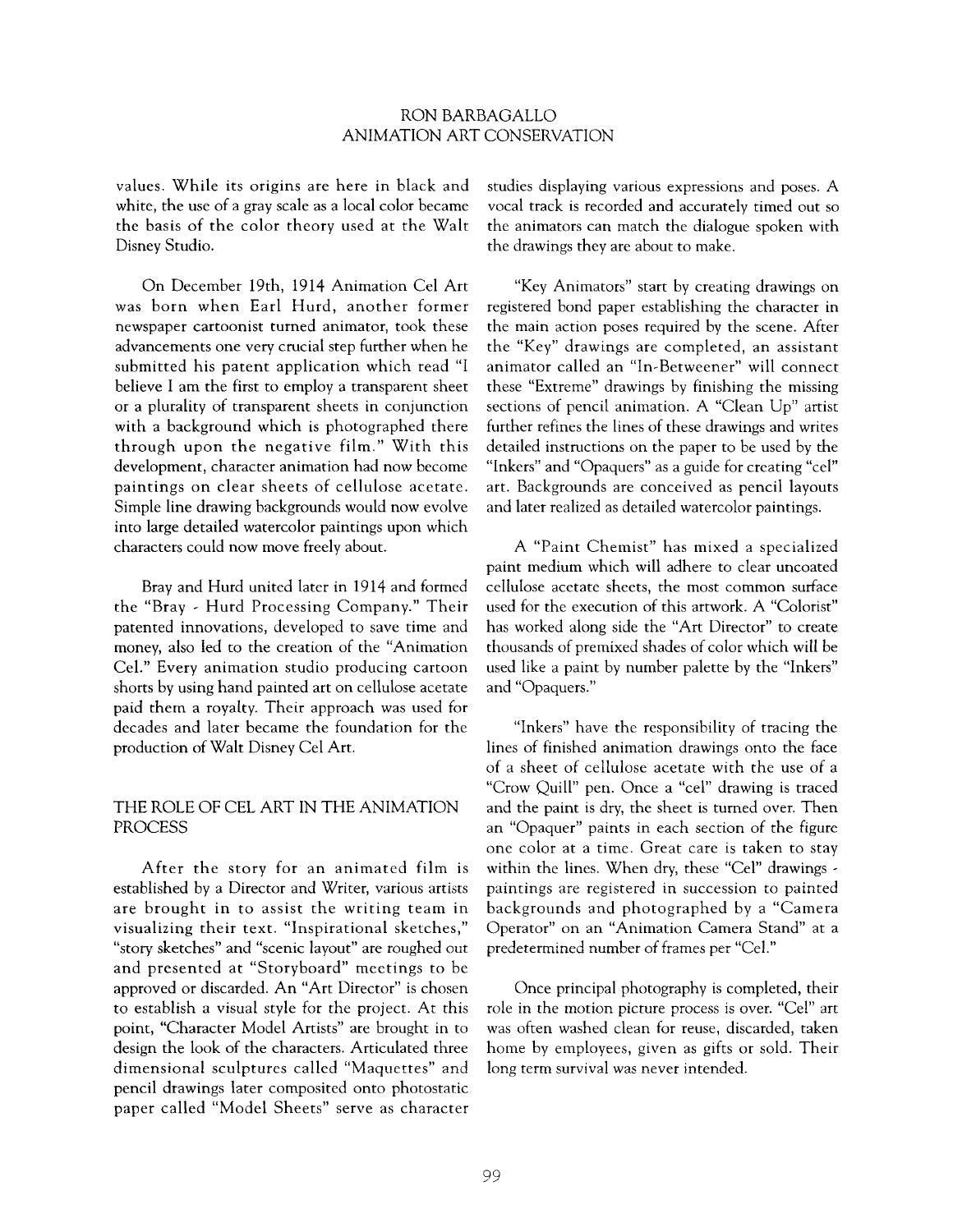# WHAT TYPES OF INKS AND PAINTS WERE USED AND HOW WERE THEY APPLIED?

Different kinds of commercial and proprietary paints were used over the past 70 years by the Walt Disney Studio to create the lines drawn on the front of the acetate which are called "inking" and the flat fields of color painted on the reverse side which are called "opaquing." The paint manufactured at the studio was based on a watercolor gouache recipe. It evolved over the years and was modified to suit each new type of acetate the studio used. There are 3 general components to a gouache recipe; they are: pigment for color, precipitated chalk and a gum arabic based gum solution. Proportions of these ingredients vary from pigment to pigment.

Drawings are traced onto registered sheets of acetate with the use of a "crow quill" pen which etches a line right into the surface of the "cel" sheet leaving a routed area for the paint to nest. Although the line work is called "inking" rarely is it accomplished with the use of an ink. Colored "ink" lines are made with the same paint used to make "opaquing." In 1958 during the production of "SLEEPING BEAUTY" the Disney Studio experimented with a small section of animation of "Prince Phillip" by using "xerography" as a means to photocopy the animator's pencil line drawings to acetate. To give the new xerographic "cel" art a fuller more traditional look, selected colored lines called "self ink lines" were drawn in later by hand. The Disney Studio continued to use xerography to transfer animation pencil drawings onto acetate up until 1989 for "THE LITTLE MERMAID," the last complete Disney feature to use of xerography for creating the line work of "cel" art.

The "opaqued" areas, most of which are applied on the reverse side, are painted in a heavy coat with a watercolor brush. Although the colors in animation art appear perfectly flat to the human eye, subtle mottling occurs within each colored section. The more pigments used to resolve a color the greater the incidence of mottling. The next time you are watching "LADY AND THE TRAMP" (1953, look carefully and you will notice the fields of color mottle as "Tramp" walks across the screen. Not only does the color mottle significantly from one area of a flat field to another but color on the top side of a paint layer is not the same color as on the bottom. The pigments settle differently within the very paint layer.

On July 31st, 1939 EMILIO BIANCHI started his career at Disney as a Chemist in the Paint Lab. Emilio began by mixing gouache paints and in time became the Paint Lab Supervisor until he retired in 1978. On occasion he worked elsewhere at Disney as a Tech Research Assistant and in the Process Lab. In his absence, STEVE MC AVOY headed the Paint Lab from 1946 on through 1948 and again in 1954.

EMILIO BIANCHI's humectant heavy gouache recipe is hygroscopic and responds directly to changes in temperature and humidity. The vehicle for its adhesion to the acetate is simply the paint layer's ability to retain moisture. The moisture content in the paint layer expands and contacts as the humidity and temperature rises and falls. This repeated activity can contribute to the opaqued paint layer shifting out of registration with the inked lines on the top side of the "cel."

The recipe for "BAMBI" (1942) is considerably drier and applied thinner than the paint which was used for "PETER PAN" (1953). A significant change in paint chemistry occurs between the productions of "CINDERELLA" ( 1950) and "ALICE IN WONDERLAND' (1951). This paint is moist and applied with a heavier coat. The steady use of this recipe continues until "THE GREAT MOUSE DETECTIVE" (1986). "OLIVER AND COMPANY" (1988) marks the first time "Cel Vinyl" paints were made at the studio but soon its manufacture was abandoned for paints bought from local vendors. "Cel Vinyl" paints were used to create "cel" art for the productions of "WHO'S AFRAID OF ROGER RABBIT?" (1988) (whose "cel" art was made in England) and for "THE LITTLE MERMAID" (1989). A proprietary computer generated coloring system was developed for translating animation pencil drawings into color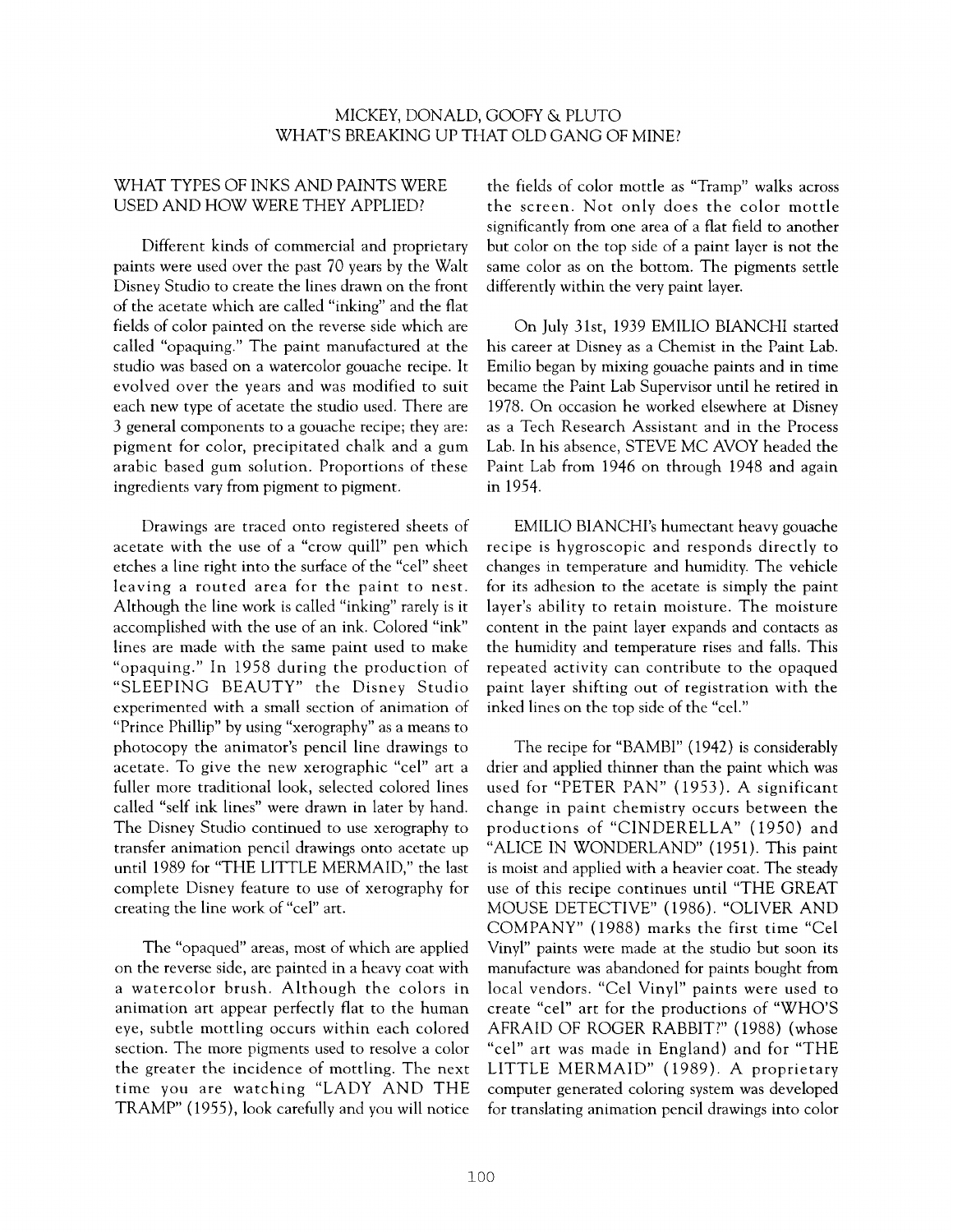and was used for "THE RESCUERS DOWN UNDER" (1990). This marks the first time a complete Disney animated motion picture was colored by computer. Its use has continued with each subsequent animated feature film the studio has released. The making of "cels" as production art has been discontinued with the exception of Disney Television which still employs the traditional use of xerographic line transfer and cel vinyl paints on registered tri-acetate sheets.

To test the stability of the paint mediums currently used in animation production, I ran a series of temperature and humidity tests on the complete line of "Cartoon Colour Regular Color" (a gum based) paint on a full sheet of aged tri-acetate from Walt Disney's 1959 production "SLEEPING BEAUTY" and on the complete line of "Cartoon Colour's Cel Vinyl" (a "vinyl acrylic copolymer") paint on two sheets of aged tri-acetate from MGM's 1966 production "HOW THE GRINCH STOLE CHRISTMAS." It is likely that the pigments used in both paints from this company are identical. The binders are different and have very different properties for long term adhesion. I found the "Cel Vinyl'' paint fared relatively well while the "Regular Color" paint displayed consistent signs of separation shortly after application which progressively worsened over time.

I had a series of Ir Spectras run on the current Cartoon Colour "Regular Color" transparent base and on a sample of Disney gum base taken from the 3 Cherubs from "THE PASTORAL SUITE" from Walt Disney's 1940's feature film "FANTASIA." While both the old Disney and the Cartoon Colour "Regular Color" paint formulas both appear to be gum based, they are not identical and I have found do not possess the same abilities for adhesion.

# WHAT TYPES OF CELLULOSE ACETATES WERE USED AND WHEN?

The types of acetates used in animation production parallel those which were used in still photography and motion picture films with one exception; "cel" acetates do not contain any kind of photographic coatings. However, it is acetate and does experience the same states of deterioration. An acid contained in acetate acts as catalyst producing a self destructive agent which is accelerated by its exposure to high humidity and high temperature.

Records were not kept at the Disney Studio indicating when or what film base was used. Some things have been uncovered from direct examination. The condition of the surviving acetate surfaces vary dramatically from one sheet to another even when the sheets are from the same consecutive sequence from the same motion picture. This includes uneven sheet shrinkage, rippling, curling, discoloration, leaking plasticizers and the paint layer's ability to adhere to the acetate's surface due to any of these kinds of deterioration.

Film shorts and features before 1939 made use of uncoated film sheets of CELLULOSE NITRATE. This includes all of "SNOW WHITE AND THE SEVEN DWARFS" (1938) and portions of "PINOCCHIO" (1940) and "FANTASIA" (1940). For the most part "cel" art created on cellulose nitrate has aged well. The opaqued paint layer adheres to the substrate of nitrate film base better than it has to di-acetate or tri-acetate and is less affected overall by the shrinkage and curvature developing in the sheet. Frequently "cel" sheets appear discolored with a clouded or amber hue. Incidents of rippling are found at the exterior edges of the "cel" sheet even when the "cel" has been pressed flat and covered from light with mat board for years. Severely deteriorated nitrate can have fractures in the "cel" sheets along with a kind of alligator-like network of fissures which an lead to the sheet's further fracturing into separate pieces. Cellulose nitrate "cels" can be brittle and quite sensitive to the slightest amount of pressure.

Somewhere during the production of "THE SORCERER'S APPRENTICE" sequence in "FANTASIA" (1940) there appears to be a switch to a new film surface. Judging from the kind of deterioration 1 have seen, it is likely they moved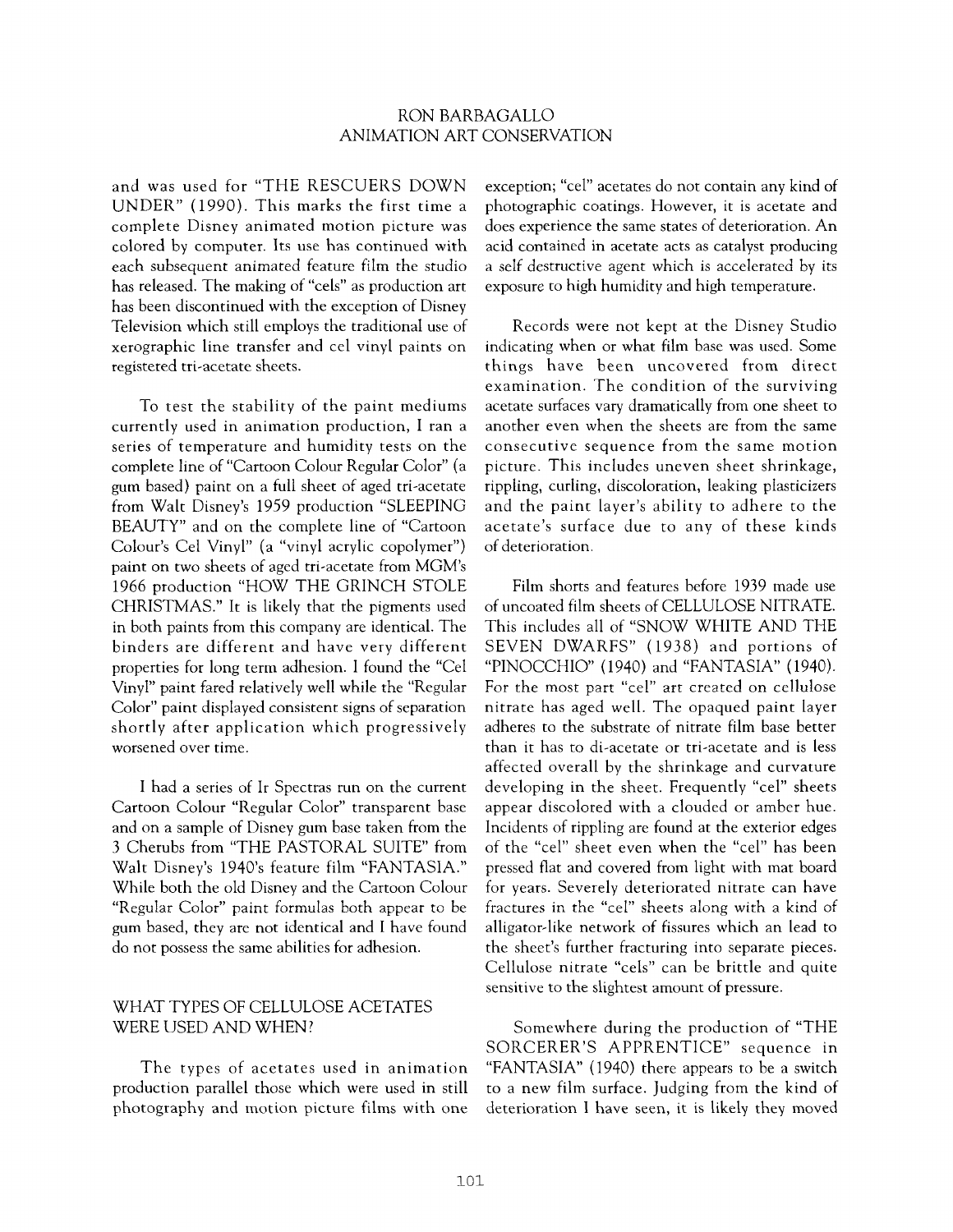onto CELLULOSE DI-ACETATE. The acetates from the war years are inconsistent but as a rule have not yellowed as much. They can be just as brittle, do tend to curl up at the edges and seem thinner than the nitrate sheets which were used for "SNOW WHITE AND THE SEVEN DWARFS" ( 1938). Particularly apparent are the significant amounts of sheet shrinkage. A "cel" trimmed around the outline of a character and glued to a watercolor background will often show a mucilage glue stain around the outer area of the trimmed "cel" where the acetate shrank away. It is not uncommon for an image which is 6 inches tall to lose 3/8 of an inch during a 40 year period. Sheet shrinkage of this nature makes long term paint adhesion difficult. While it is certain that there was a switch to a different acetate, I do not note a distinct change in paint chemistry during the period from "SNOW WHITE AND THE SEVEN DWARFS" (1938) and "SALUDOS AMIGOS" (1943), so it would seem likely that the paint formulas were not adjusted to suit the change of acetate.

I have observed consistent groups of deterioration types and a variety of acetate thicknesses which have led me to believe that it is possible several kinds of acetates were used throughout the 1940's. Sometime around 1944 there seems to be yet another change of film base used by the Disney Studio. The acetate from "THE THREE CABALLEROS" (1945) seems to be thicker and tends to show signs of deterioration more in keeping with what I have observed in known tri-acetate sheets from the mid 1950's. However, since Kodak introduced tri-acetate in 1948, this must be another kind of acetate possibly that of CELLULOSE ACETATE BUTYRATE.

TRI-ACETATE "cel" sheets from the 1950's show a consistent variety of deterioration usually within twenty years of manufacture. Sheet shrinkage in tri-acetate usually results in a flat "cel" sheet becoming curved, warped or rippled to varying degrees. When an area of paint is forced off from this kind of shrinkage, it does not leave the kind of traces of paint behind which are found on nitrate "cels." At times some of the more brilliant pigments have been known to leave a slight stain on the acetate surface upon separation. Full or even trimmed cel sheets tend to develop a convex or concave curvature to them. Paint layers which extend to the edge of the acetate tend to crack as the acetate sheet curves up or down. Tri-acetate from this period can also appear almost wet from a build up of oily plasticizers leaking to the surface of the sheet which in severe cases can contribute to the paint layer's separation from the acetate.

# HOW HAS THE AGING PROCESS AFFECTED CEL ART?

The majority of the surviving "cel" art we have today left the studio through one of a variety of Disney Art Programs. There was a time, after the Courvoisier Galleries went bankrupt in 1946 and before Disneyland opened on July 17th, 1955, when there was no official source for the sale of Disney "cel" art. The quality of the paints, the type of acetate used for its support, how the "cel" art was prepared for the marketplace and the environment where the art was kept all factor into its life expectancy.

> THE COURVOISIER GALLERIES 133 Geary Street San Francisco, California<br>———

> > 1938 \* 1946

Under the direction of HELEN NERBOVIG at the Walt Disney Studio, 20 artists from the animation department prepared for sale over 13,000 "cel" setups from "SNOW WHITE AND THE SEVEN DWARFS" (1938) and a variety of short subjects. The opaqued paint layer of the "cels" were coated with lacquer, trimmed around the exterior of the character and attached with a mucilage glue to a specially prepared presentation watercolor or wood veneer background. Even full "cel" sheets were glued to backgrounds. The lacquer coating on the opaqued paint layer did a fair job keeping the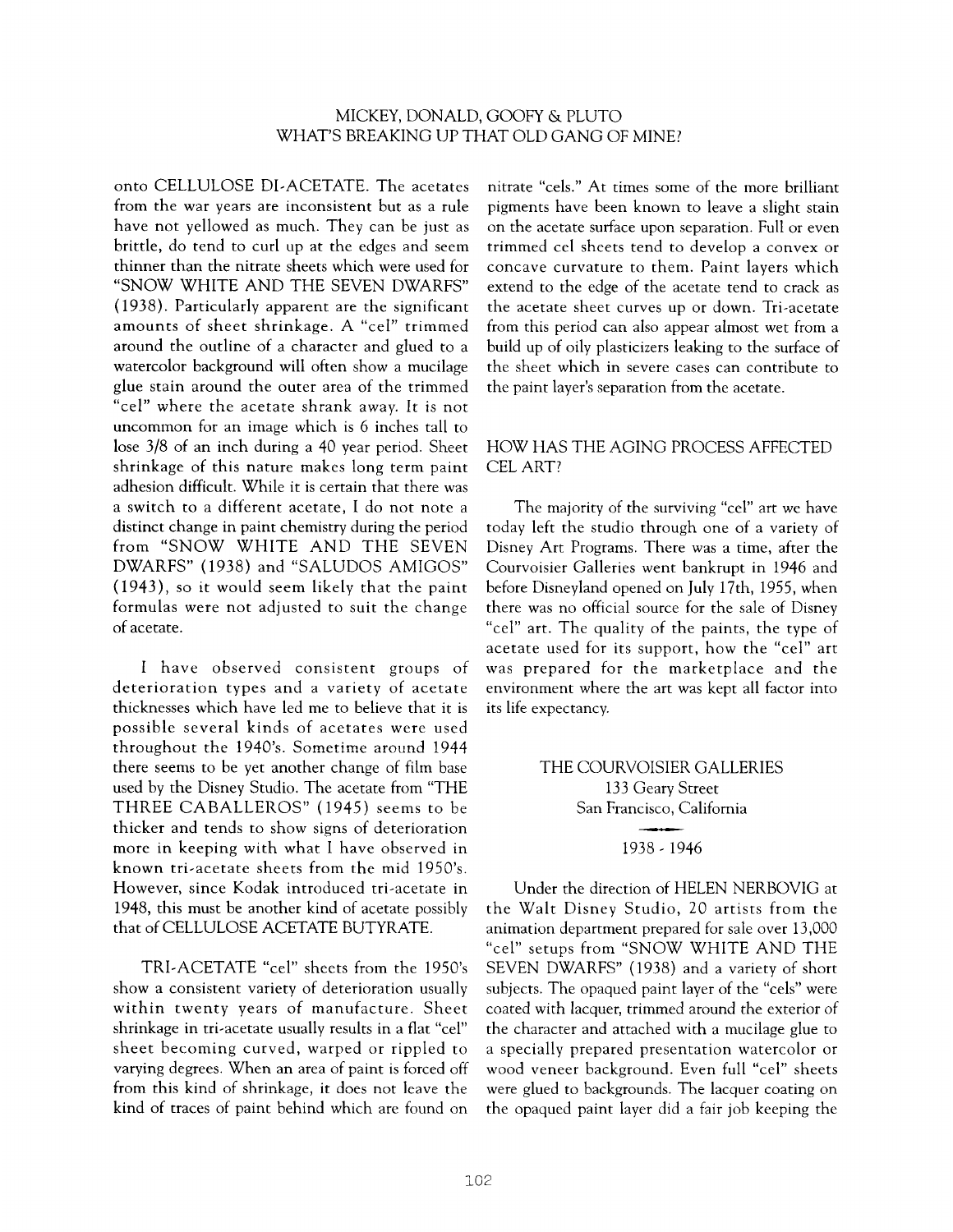paint adhered to the nitrate even as the sheet curved with age. After many years, only minor areas of paint separation in the opaquing are common.

Preparing "cel" setups in this manner became too costly and time consuming for the studio. *So,* in April of 1939 ROY DISNEY turned that responsibility over to THE COURVOISIER GALLERIES directly. "Cels" were still lacquered, trimmed and glued to a variety of surfaces even master production backgrounds. A good deal more were laminated together as full or trimmed "cel" sheets with jagged edges. The solvent used for lamination melded the individual sheets together. It did not have the same affect on the acetate behind the opaqued paint layer which in time pulled away as gases caused the acetate sheet to expand outward. In extreme cases, I have seen trimmed "cels" from "DUMBO" (1941) shrink so much that the acetate curled up like a cannoli shell and paint layer fractured into dozens of pieces.

# THE DISNEYLAND ART CORNER Main Street U.S.A., Disneyland Anaheim, California f pieces.<br>AND ART CC<br>U.S.A., Disney<br>im, California<br>55 - 1973 1955 - 1973

When Disneyland opened in 1955, there was a small souvenir shop on Main Street where a saleswoman named ELDA HIATT sold trimmed "cel" sheets which were stapled with or without a paper "litho" reproduction background onto inexpensive mat board and covered with a thin white mat. A metallic label identifying the artwork as having been used in a Walt Disney film was placed the back side of the mat board. They were originally sold between \$1.25 - \$5.25. "Cels" left Anaheim, California and found their way onto the wall of children's rooms and soon into desk draws, cardboard boxes and then into attics, basements and garages where they stayed for decades. These storage environments revealed a lot about the affects of high or low humidity and temperature. **A**  "cel') setup from "LADY AND THE TRAMP'' (1955) kept in a moist environment typically displays areas where the opaqued paint layer actively spreads outward and becomes embedded into the mat board. The acetate's deterioration is accelerated by the high humidity which results in the sheet shrinking and rippling. The once flat surface of the acetate has a new geography with peaks raising 1/4 inch or more.

"Cels" which remain firmly pressed against a Disneyland Art Corner backing board run the risk of the opaqued paint layer becoming embedded into the board. Further incidents of paint cracking occur as the board, the paint layer and the acetate expand and contract at different rates. In the past there have been a good amount of amateur preservation treatments, like the coating the back side of the "cel" art with clear nail polish or rubber cement. *So*  called "remedies" like these have only led to further deterioration of the acetate and paint layer.

Paint separation of the gouache layer remained a problem for animation art for years. The main function of "cel" art at this time was still its use in animation production so this was not a great issue. Interest in Disney "cel" art started to expand by the time Walt Disney World opened in Lake Buena Vista, Florida in October of 1971 with prices approaching \$100.00.

# THE WALT DISNEY ART PROGRAM The Preferred Galleries of Disney Art Editions, Inc.

#### 1974 to Present

In the 1974, the Disney Company, through "A Division of Consumer Products," expanded the way they sold "cel" art by forming an art program for galleries in North America. With this new way of retailing artwork came the need for a commercial way to insure the paint layer from separating and falling off. In December of 1981, full "cel" sheets were laminated with MACTAC on at least one side with the use of a LAMINEX machine set between  $250^\circ$  -  $275^\circ$  Fahrenheit. This type of lamination continued steadily for the next ten years.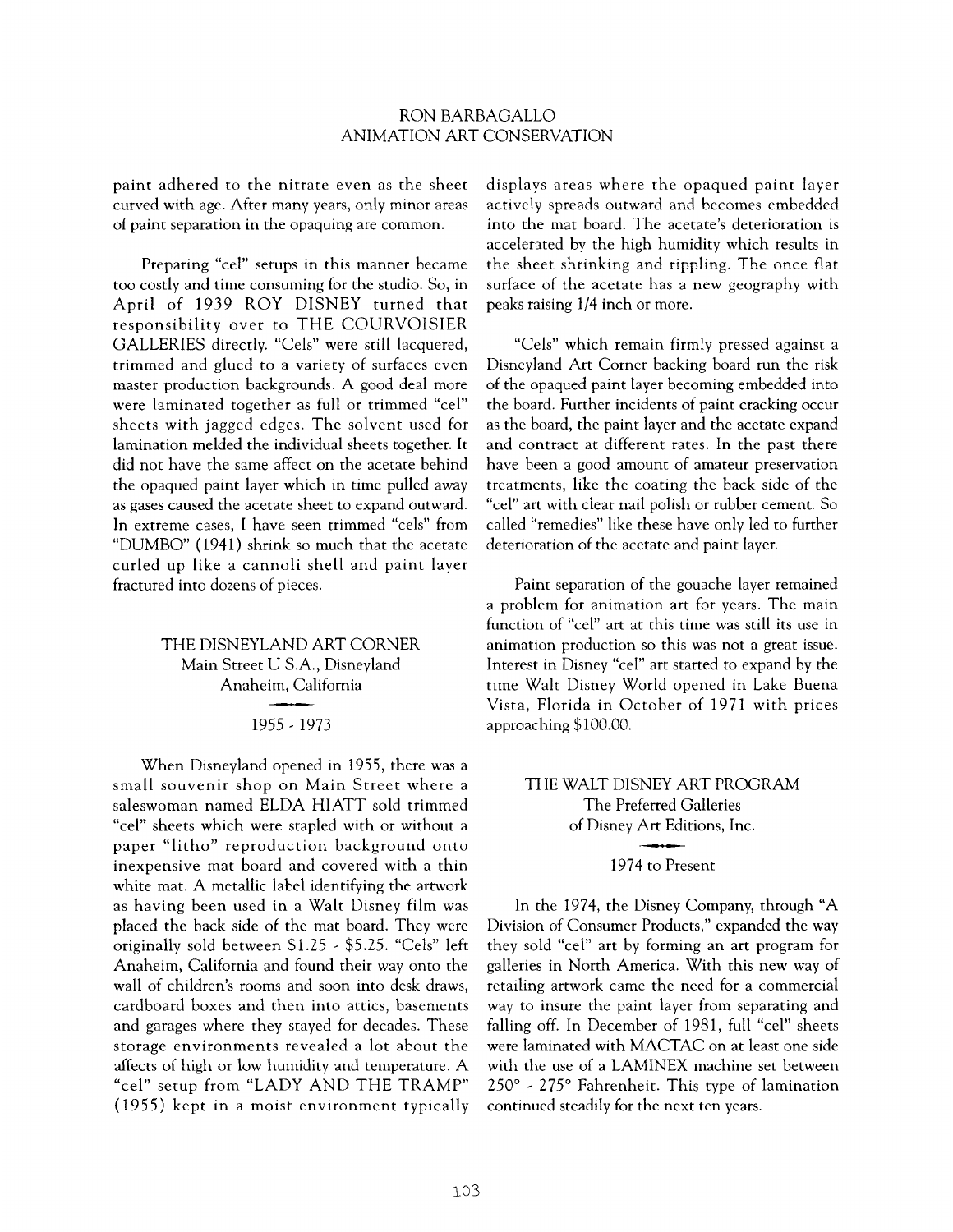# MICKEY, DONALD, GOOFY & PLUTO WHAT'S BREAKING UP THAT OLD GANG OF MINE?

Although thoroughly tested at the time, in some isolated cases, problems have already started to arise. I examined a "cel" of "Baloo" from 1967's "THE JUNGLE BOOK' which was laminated with using this process in 1986. Within 3 years, the laminate on both sides pulled away from the "cel" sheet with the art taking with it a majority of the paint layer. The adhesive had completely penetrated the opaqued paint layer on through to the acetate's surface. The sections of clear acetate were not bonded as was previously the case when "cels" were laminated in the very late 1930's and early 1940's. The solvent in the glue used by MACTAC slowly transferred the xerographic lines right off the acetate and into the adhesion layer. Once completely separated, all that remains beside the majority of the Disney Seal is about 50% of the xerographic lines. Lamination of this sort was completely discontinued at Disney sometime around 1991.

# WHAT TYPES OF RESTORATION AND CONSERVATION SERVICES ARE AVAILABLE?

During the course of commercial animation production the opaqued paint layers of many "cels" would become separated and fall off sometimes right as they were being photographed. They were sent back to the "Ink and Paint Department" where they could be re-opaqued. Production schedules and the intermediate nature of the artwork made this practice common. Originally most restoration of this artwork took this very same approach. Smaller animation studios made use of their stock colors and staff inkers and opaquers and set up in the industry an acceptance for this method of restoration. While the stock colors might not even be close, this type of restoration provided an inexpensive way of refinishing damaged art for sale. The problem is that this approach gives no thought at all to the merit the original paint had for creating the images which were put forth before the camera lens as the motion picture was filmed. Historic areas of paint which could otherwise could be saved are routinely discarded.

Regarding the original paint layer as significant, I started out by developing ways to partially repair "cel" art by selectively treating the damaged areas. I am aware that is an over simplification. The purpose of this writing is to introduce some of the issues involved with the conservation of this art form on a technical and ethical level. This text serves as an armature on which to put forth a future work. Different paint binders and different pigments experience different kinds of deterioration. The type of acetates, how they aged and how critical their state of deterioration all need to be considered. Inpainting has its limitations both commercially and technically as water retentive paint media run the risk of migrating into the surviving paint layer and further accelerating the deterioration of the acetate. A true guide for the conservation of "cel" art would have to be very specific and would require more space than I have here. It would have to take into account the materials used at the various studios at the time of each production, the manner in which the various art programs prepared the art for sale and the state of deterioration which is present.

On December 8th, 1984 in New York City, Christie's East held an auction of Disney animation art from the collection of John Basmajiam. Prices reached well into the thousands. This event propelled "cel" art from its short lived role in film production and placed it into the arena of Fine Art where the longevity of its materials would become a point of greater concern. It is the goal of my company, "Animation Art Conservation" through its continued research and material testing to assist the animation community in making this transition.

**CONVERTS** 

In closing, I would like to dedicate this writing in memory of Emilio Bianchi. I did not get to meet the late great Disney paint chemist but I do have the privilege of handling his work on a daily basis. He treaded unknown territory with little recognition and solved the complicated task of